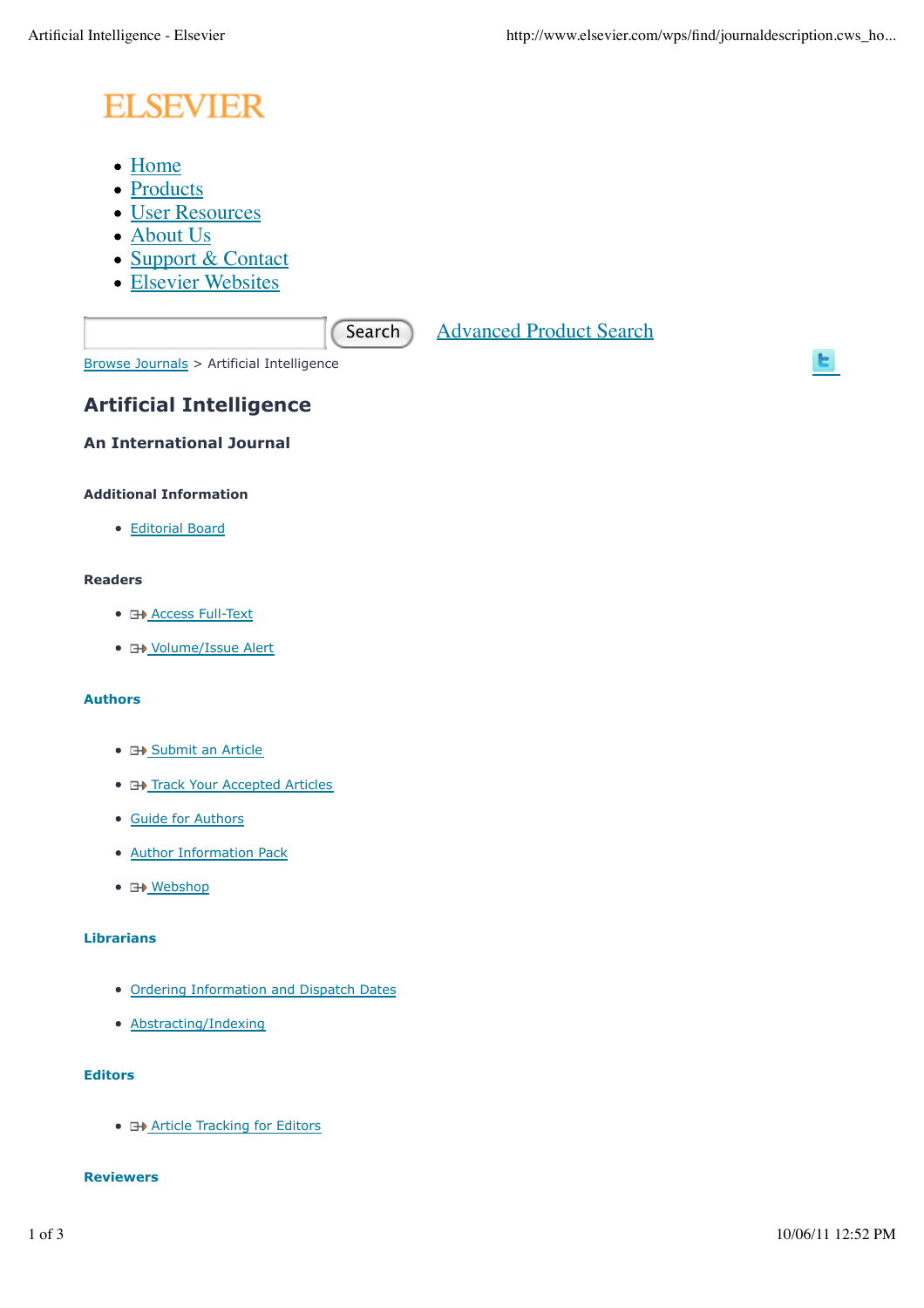- Reviewer Guidelines
- **E+** Log in as Reviewer

#### **Advertisers/Sponsors**

• **E+>** Advertisers Media Information

#### **Societies**



**ISSN:** 0004-3702 **Imprint:** ELSEVIER Actions

- Submit Article
- Order Journal
- Recommend to Friend
- Bookmark this Page
- Subscribe to RSS feed

Facts & Figures **Impact Factor:** 3.036 **5-Year Impact Factor:** 4.277 **Issues per year:** 18

Artificial Intelligence, which commenced publication in 1970, is now the generally accepted premier international forum for the publication of results of current research in this field. The journal welcomes foundational and applied papers describing mature work involving computational accounts of aspects of intelligence. Specifically, it ... click here for full Aims & Scope

# **Editors-in-Chief:**

A.G. Cohn R. Dechter